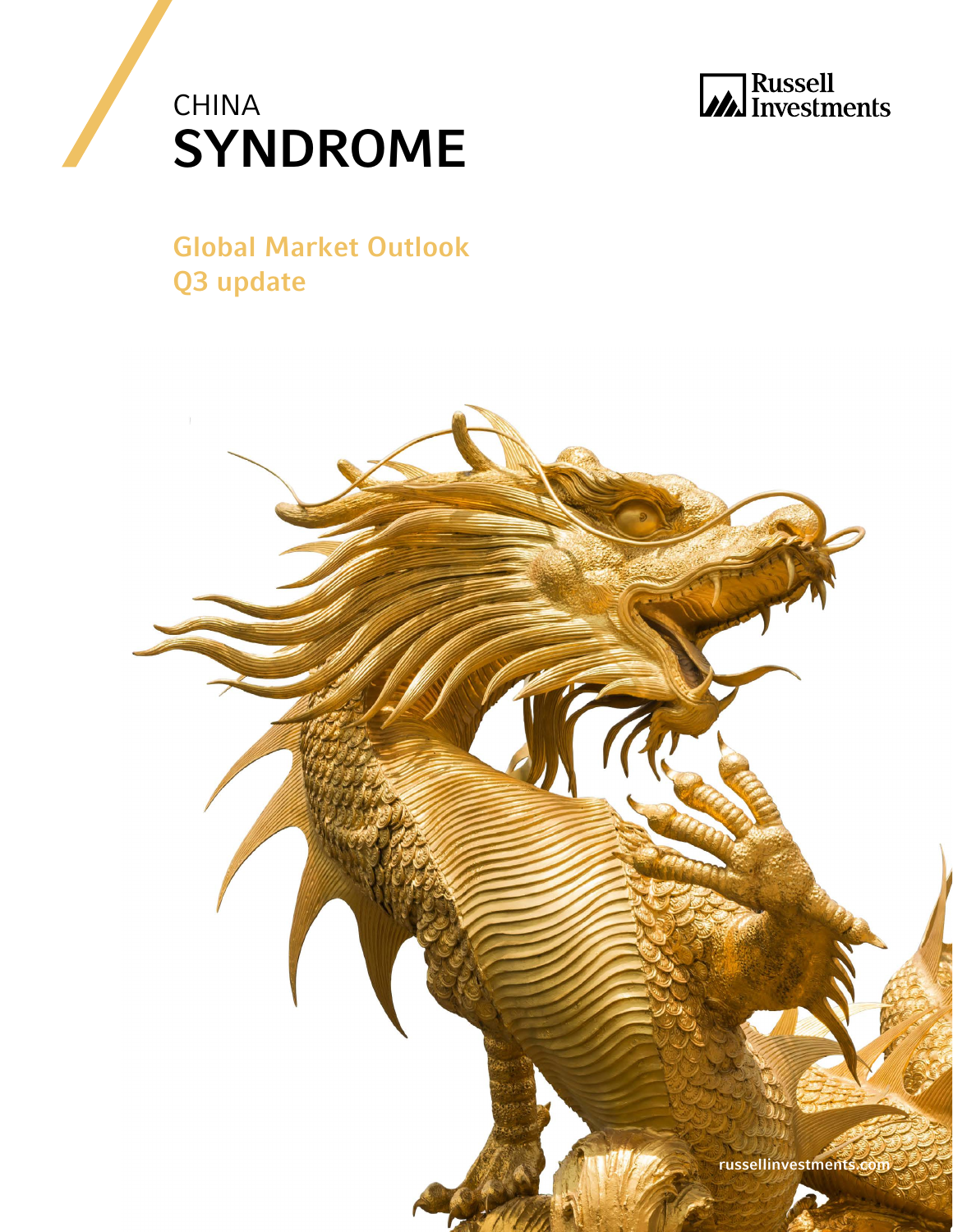# Synopsis.

China stimulus, global central bank easing and a China-U.S. trade-war ceasefire could set the scene for a rebound in the global economy later in the year. However, the inversion of the U.S. Treasury yield curve and the downtrend in business confidence indicators keep us cautious at mid-year.

## Key market themes

U.S. President Donald Trump's tariff increase on Chinese imports in May triggered the end of this year's equity market recovery. While the stock market has since rebounded, the lasting impact can be seen in falling long-term government bond yields, the inverted U.S. yield curve, the slowdown in global trade and weak global manufacturing surveys. As a result, it now looks increasingly likely that the U.S. Federal Reserve (the Fed) will cut interest rates in both July and September. A combination of Fed easing, China stimulus and trade compromise could make the recent yield-curve inversion a false signal. We will take the inversion much more seriously if it persists for a couple more months. At mid-year, it's a worrying indicator that biases us toward caution.

In Europe, the region's long-anticipated growth rebound remains just that—anticipated. Growth indicators are lackluster. And persistent low inflation has the European Central Bank pushing rate hikes further into the future. Bond market expectations for inflation in five years' time have fallen to a record low of 1.2% as of mid-June. We're not bearish on Europe, but the one-off factors that depressed growth are taking longer to turn around than anticipated. Overall, we see no signs that eurozone equities are either overbought or oversold, while core government bonds look long-term expensive.

The ongoing Brexit uncertainty continues to weigh on the British economy. We think British sterling will remain volatile in the short-term, but a rebound in the currency looks likely if the UK's new prime minister can secure a deal with Europe, or if a second referendum is called.

The escalation of the China-U.S. trade war has put pressure on growth in the Asia-Pacific region, which suggests there will be further Chinese government stimulus measures that should benefit the region. Although the outlook for Australia remains lackluster, there have been a number of positive developments that should help the housing market stabilize, including a rate cut by the Reserve Bank of Australia. While we believe the Australian equity market is fully valued, we see slightly attractive valuations in Japan and Emerging Asia.

We believe the Canadian economy is gradually recovering, but we remain neutral on our outlook for domestic equities. We don't see valuations as compelling yet, and our contrarian sentiment indicators remain far from oversold.

## Economic indicators



## FISCAL STIMULUS

Fading fiscal stimulus is likely to slow the U.S. economy relative to its breakneck pace from 2018. In addition, the Trump administration's aggressive trade stance with China is exacting a heavy toll on the U.S. and the global economy.



## MANUFACTURING CYCLE

Midway through 2019, the U.S. manufacturing cycle remains weak. In addition, the global manufacturing cycle has continued to decelerate, and at mid-year is approaching recessionary levels.



## FISCAL EASING

Fiscal easing in the eurozone should provide a decent tailwind, with the European Commission expecting fiscal thrust of 0.4% of GDP (gross domestic product) this year.



## TRADE UNCERTAINTY

Trade-war uncertainty is depressing businesses' confidence and international trade. JPMorgan's tracker of global business capital expenditure is signaling negative business investment spending for the second quarter of 2019, after healthy growth through most of 2018.



#### EXPORTING AND MANUFACTURING

Exports from Asia-Pacific have slowed, while manufacturing activity growth in countries such as South Korea and Taiwan has contracted.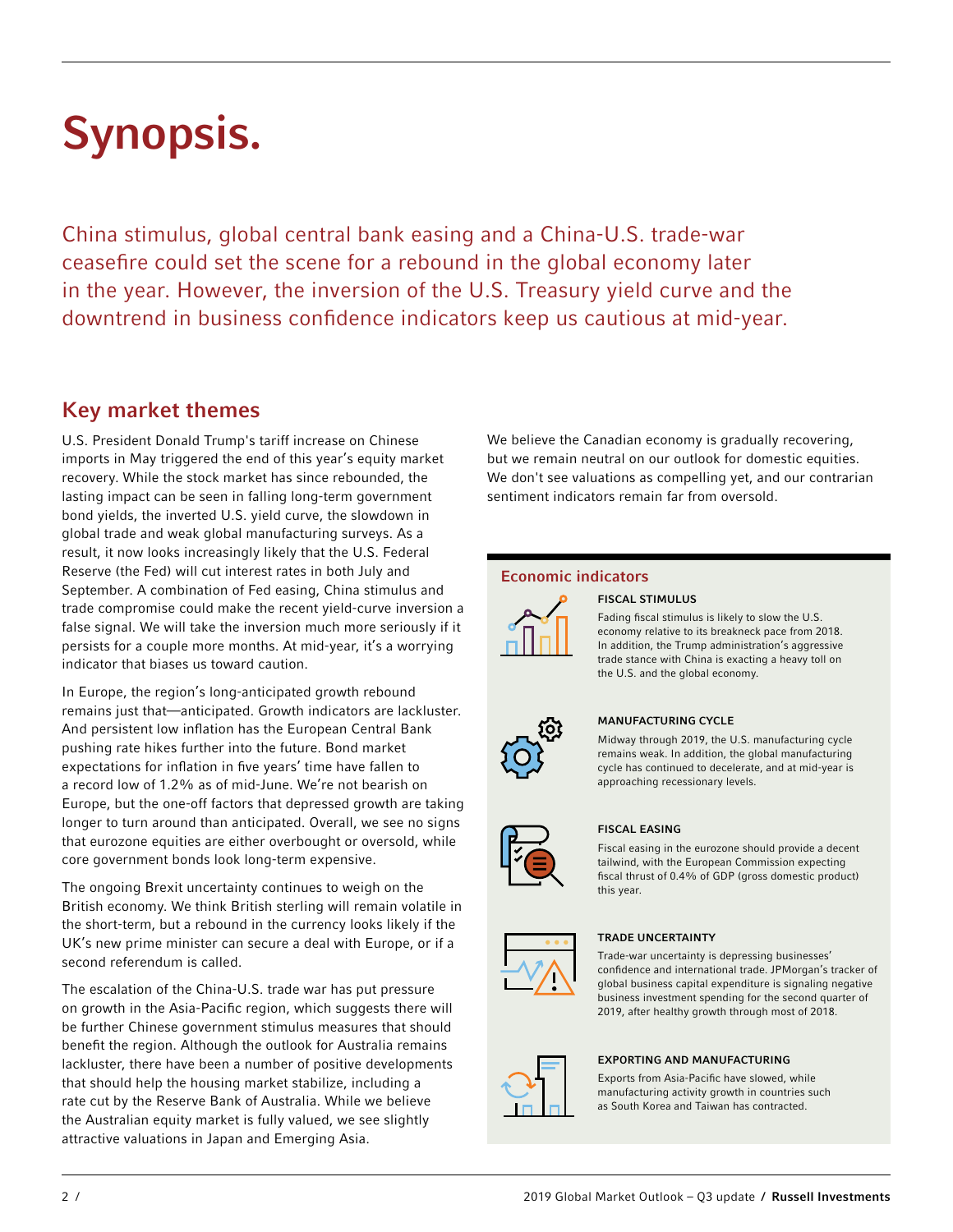## Asset class views

## Equities: Broadly neutral to slightly underweight

Our cycle, value and sentiment investment process points to a broadly neutral to slightly underweight view on global equities. We have an underweight preference for U.S. equities, driven by expensive valuation and cycle concerns around the tradewar escalation, fading fiscal stimulus and yield-curve inversion. We're broadly neutral on non-U.S. developed equities. We see valuation in Japan as slightly positive and neutral in Europe. Both should benefit from stimulus in China, which will help bolster export demand.

## Fixed income: Universally expensive

We see government bonds as universally expensive, although we believe U.S. Treasuries are closer to fair value than German bunds, Japanese government bonds and UK gilts. High-yield credit is expensive and losing cycle support, which is typical late in the cycle, when profit growth slows and there are concerns about defaults.

## Currencies: Preference for Japanese yen

The Japanese yen is our preferred currency as we look toward the third quarter. It's undervalued and has safe-haven appeal if the trade war escalates. The U.S. dollar could weaken once the Fed eases. The main beneficiaries of this would be emerging market currencies. At this juncture, the euro and British sterling appear undervalued.



 $2<sub>0</sub>$ 

European bond market expectations for inflation in five years' time have fallen to a record low of 1.2% as of mid-June.





*Please visit:*

## russellinvestments.com

*to read the complete 2019 Global Market Outlook – Q3 update.*